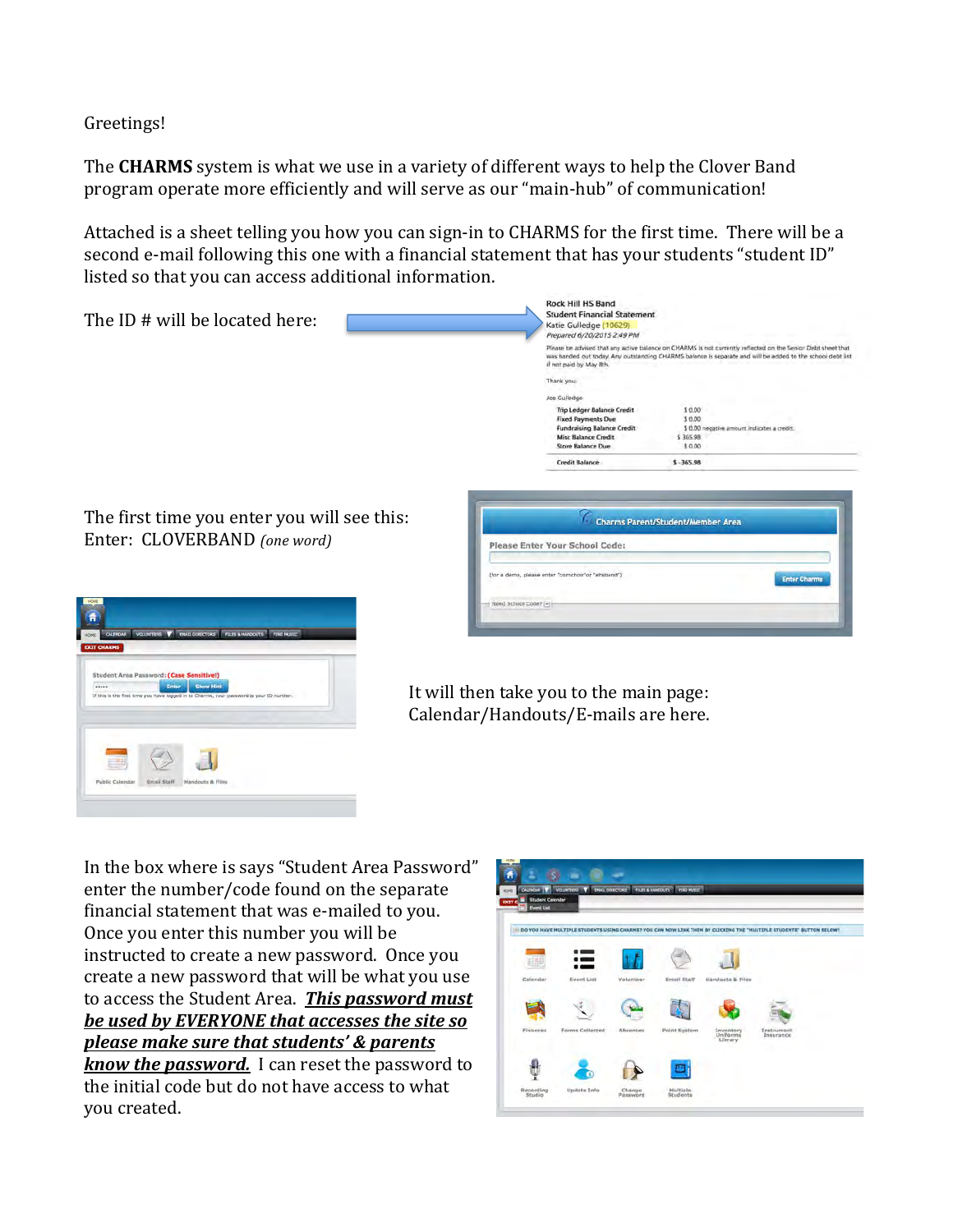



| Joe's Information          |                                       |                      |                                                                      |
|----------------------------|---------------------------------------|----------------------|----------------------------------------------------------------------|
| <b>Student ID</b>          | 99999                                 | Sex                  | $M - 2$                                                              |
| <b>First Name</b>          | <b>Joe</b>                            | Locker               | Combination<br>role                                                  |
| <b>Middle Name</b>         |                                       | Birthdate            | 擅<br>0/23/1960                                                       |
| <b>Last Name</b>           | Guillebbe                             | <b>Primary Group</b> | <b>Harrhird Band</b>                                                 |
| Address                    | 4514 Chestwood Court                  | <b>Other Groups</b>  | Concert Band<br><b>Indoor Drumline</b>                               |
| City, St Zip               | SC 29732<br>Rock Hill                 |                      | Wind Ensemble<br>Winter Guard                                        |
| Phone                      | Cell (803) 417-9782<br>(803) 417-9782 | Instrument/Part:     | Part 1: Not Assigned<br>Part 2: Not Assigned<br>Part 3: No: Assigned |
| Cell Carrier               | Viinizon<br>퇴                         |                      |                                                                      |
| E-mail                     | the milestoed closer kt2 ac.us        |                      |                                                                      |
| Personal Instrument [1999] |                                       |                      |                                                                      |

On this screen you can update all personal information for the student and parents/guardians. We ask that everyone take the time to fill-in as much as you can and make any corrections to any mistakes that you find.

**PLEASE UPDATE ANY CHANGES!** 

All Handouts/Files can be found here: *Includes: Calendar, Commitment forms, Medical Forms, travel waivers, Booster By-laws, Show Music, etc.* 



**Handouts & Files** 



Financial information can be accessed here. You can check your ledger, fundraising and make payments via PayPal here.

**Finances** 

Volunteer sign-ups can be accessed by clicking this icon. This is where we signup to chaperone events and work BoA Stadium events.



Volunteer



**NEW for 2017!** If you have multiple students can now link them with one password! Click the button and follow the directions to add this new feature!

Multiple **Students** 

If you have any questions, please don't hesitate to contact me at : joe.gulledge@clover.k12.sc.us

Thank you,

Joe Gulledge Director of Bands Clover High School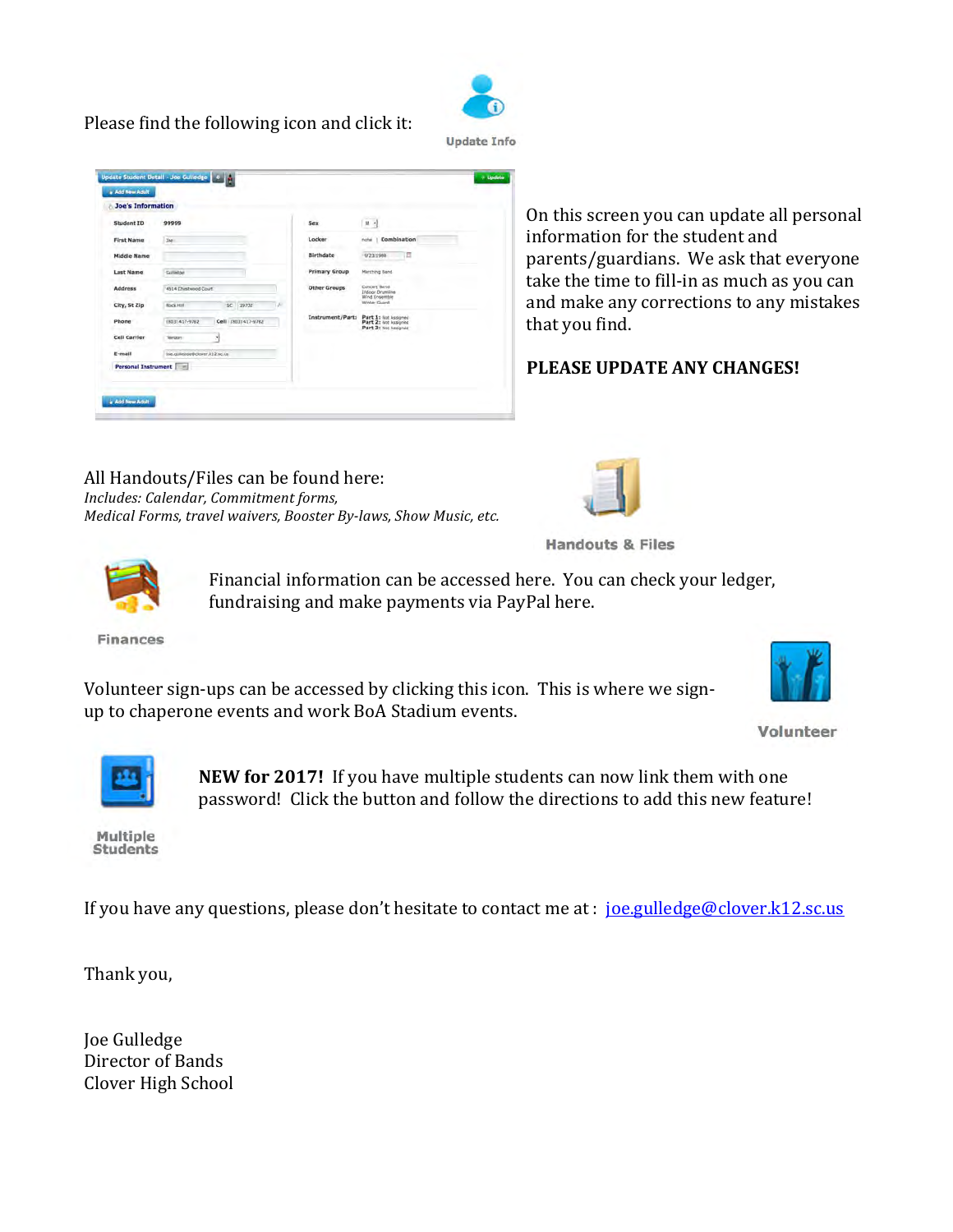# How to access parent/student information<br>
CLARMS

- o Log on to **WWW.charmsoffice.com** and click the "ENTER/LOG IN" link at upper right
- $\circ$  Locate the "PARENT/STUDENT/MEMBERS LOGIN" section of the web page.
- $\circ$  Login to your child's program account using the following school code:

# **CLOVERBAND**

• *(1 word…no spaces)*

- This will bring up the main parent page. This will allow you to look at the **public calendar, event list, handouts and other files.**
- When you enter you/your child's ID NUMBER (found on your statement) another more detailed screen appears with even more options to view your calendar, files/handouts, and financial records. Once you have first entered this ID number, you will be asked to create our own, unique password.
- Two areas in which you can help the director maintain their records:
	- $\circ$  **Update Personal Information** –you may help make changes to your child's **student information page** (such as updating phone numbers and email addresses if they change) to help the teacher communicate with you more effectively.
	- $\circ$  You can now make credit card payments for fees, trips and deposits to your trip account or **your student's account**. You will see blue buttons in the four main areas of the financial statement indicating your ability to make online payments.
		- There will be different account #'s for students and parents so please check your statement(s) carefully.

## **Make Payments on your fees with a Credit Card Through PayPal**

- You may pay for fees and trips with a credit or debit card through PayPal. You do not need a PayPal account to take advantage of this service.
- o Click the **"Finances" button.**
- o **You will see your financial statement.**
- $\circ$  You have 2 options.
	- "Pay Fixed Payments" (Full fee payment)
	- **"Make Miscellaneous Payment"** (you determine the amount)
- o **Click on** either option to be taken to the PayPal site.
- o You may use PayPal Credit (6 months same as cash option for transactions over a certain \$\$ amount) if it is available to you.
- $\circ$  Transactions will be recorded/credited to the Student ledger in Charms.
- $\circ$  If you have any questions/concerns please contact joe.gulledge@clover.k12.sc.us

**-New students:** Once all information has been entered you will be e-mailed a statement with your student ID # to access the CHARMS system.

**-Current Students:** You can still access your account using the password you currently have set-up.

*\*Some people are using the PayPal option to earn "reward points" on their credit cards!*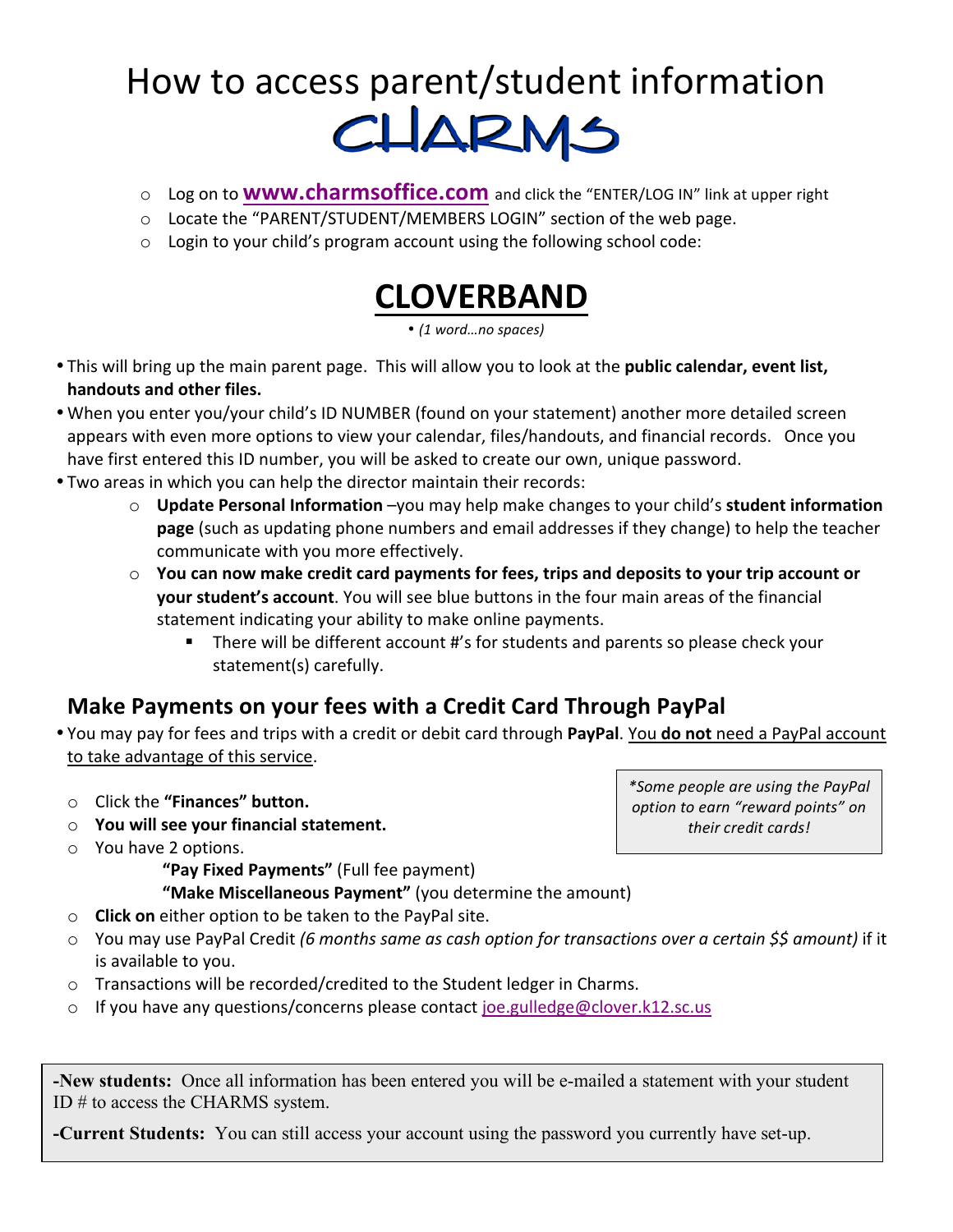## **HOW TO READ YOUR CHARMS STATEMENT**



Please contact Mr. Guiledge if there are any questions/concerns @ joe.guiledge@clover.k12.sc.us

| <b>Trip Ledger Balance Due:</b>      | \$0.00   |                                                  |
|--------------------------------------|----------|--------------------------------------------------|
| <b>Fixed Payments Due:</b>           | \$0.00   |                                                  |
| <b>Fundraising Balance Credit:</b>   |          | \$ 0.00 positive amount indicates a balance due. |
| <b>Miscellaneous Balance Credit:</b> |          | \$283.50 positive amount indicates a credit.     |
| <b>CREDIT BALANCE:</b>               | \$283.50 |                                                  |

#### There are no scheduled trips for this student.

| <b>Paid Date</b>            | <b>Fixed Payment</b>                           |                   |                | <b>Amt Paid Paid By</b>      |                                  |                    |                   | Dep. Num | <b>Receipt Num</b>                                                                                                             |
|-----------------------------|------------------------------------------------|-------------------|----------------|------------------------------|----------------------------------|--------------------|-------------------|----------|--------------------------------------------------------------------------------------------------------------------------------|
| 10/20/2015                  | 2015 Band Fee                                  |                   |                | 550.00 txfr                  |                                  |                    |                   | txfr     | 5556                                                                                                                           |
|                             | <b>Total Fixed Payments Due</b>                |                   |                | \$0.00                       | <b>Total Fixed Payments Paid</b> |                    |                   | \$550.00 |                                                                                                                                |
| <b>Fundraising Activity</b> |                                                |                   |                |                              |                                  |                    |                   |          |                                                                                                                                |
| <b>Trans Date</b>           | <b>Activity</b>                                |                   |                | Value Given                  | Amt Rec'd                        |                    | <b>Amt Profit</b> |          | <b>Receipt Num</b>                                                                                                             |
| 9/10/2015                   | MB- Auto Bell Fall Sale                        |                   |                | 480.00                       |                                  | 480.00             | 240.00            |          | 3022232                                                                                                                        |
| 10/13/2015                  | MB - Fall BBO                                  |                   |                | 45.00                        |                                  | 45.00              | 5.00              |          | 3130269                                                                                                                        |
| 12/2/2015                   | MB - F Fish Fry Volunteer Hrs                  |                   |                | 0.00                         |                                  | 0.00               | 20.00             |          | 3254964                                                                                                                        |
| 1/11/2016                   | MB - Bed Sheets                                |                   |                | 36.50                        |                                  | 36.50              | 10.00             |          | 3312634                                                                                                                        |
| 1/12/2016                   | MB - Fall Fish Fry                             |                   |                | 150.00                       |                                  | 150.00             | 37.50             |          |                                                                                                                                |
| 5/18/2016                   | MB - Spring BBQ                                |                   |                | 0.00                         |                                  | 0.00               | 11.00             |          | 3469728                                                                                                                        |
|                             |                                                | <b>AMOUNT DUE</b> | <b>TOTALS</b>  | \$711.50<br>\$0.00           | \$711.50                         |                    | \$323.50          |          |                                                                                                                                |
|                             | <b>Miscellaneous Ledger Detail</b>             |                   |                |                              |                                  |                    |                   |          |                                                                                                                                |
| <b>Trans Date</b>           | <b>Notes</b>                                   | Amt               |                | <b>Running Paid By/Payee</b> | Dep. Num                         | Paid To            |                   | From     |                                                                                                                                |
| 05/18/2016                  | FR Profit; MB - Spring BBQ                     | 11.00             | <b>Balance</b> | 283.50 G-Cash                | 0518                             | N/A                |                   | FR.      |                                                                                                                                |
| 04/26/2016                  | 2016 MB Payment                                | 200.00            |                | 272.50 G-Ck 1407             | 0509                             | Clover Community   |                   | GM       |                                                                                                                                |
| 01/12/2016                  | FR Profit: MB - Fall Fish Fry                  | 37.50             |                | 72.50 FR Profit              |                                  | Bank - 4492<br>N/A |                   | FR.      |                                                                                                                                |
| 01/11/2016                  | Fundraising: MB - Bed Sheets                   | 10.00             |                | 35.00 Expr Imp               |                                  | N/A                |                   | FR.      |                                                                                                                                |
| 12/02/2015                  | Fundraising: MB - F Fish Fry                   | 20.00             |                | 25.00 Expr Imp               |                                  | N/A                |                   | FR.      |                                                                                                                                |
| 10/20/2015                  | Volunteer Hrs<br>Txfer to fpas - 2015 Band Fee | $-550.00$         | 5.00 txfr      |                              | txfr                             |                    |                   | F.       | 94                                                                                                                             |
| 10/17/2015                  | Marching Band Fee Payment                      | 40.00             |                | 555.00 Check-1457            | 1019                             | Not Posted         |                   | ML       |                                                                                                                                |
| 10/13/2015                  | Fundraising: MB - Fall BBQ                     | 5.00              |                | 515.00 Expr Imp              |                                  | N/A                |                   | FR.      |                                                                                                                                |
| 09/21/2015                  | Marching Band Shoes                            | $-30.00$          | 510.00         |                              |                                  | Misc Bill          |                   | G-MB     |                                                                                                                                |
| 09/10/2015                  | Fundraising: Auto Bell Fall Sale               | 240.00            |                | 540.00 Expr Imp              |                                  | N/A                |                   | FR.      |                                                                                                                                |
| 09/02/2015                  | Marching Band Fee Payment                      | 75.00             |                | 300.00 G-Ck 1452             | 0902                             | Not Posted         |                   | GM       | Receipt<br>Num<br>10373679<br>10309357<br>9806461<br>9797277<br>9648538<br>9403455<br>9370130<br>9195913<br>9102223<br>9027187 |

#### **Student ID & Grade**

Use this the first time you login to CHARMS to set-up your Password

#### **Balances Due or Credit**

**Trip Balance** (Hawaii trip balance if going) **Fixed Payments Due** (MB Fee, Indoor Fee, etc.) **Miscellanous Balance** (Any credit/debit in ledger below) **Credit or Balance Due** (This is your current balance) *(Negative means you currently owe \$\$)*

#### **Fixed Payments**

This is where the MB Fee, Indoor, Winter Guard fee shows along with when/if it was paid. Fixed payments must be paid in full. Partial payments are kept up with in the Ledger below. Once the full amount is available it can be credited/transferred to any fixed payments that are due.

#### **All Fundraising Activity**

All fundraising activity shows up here  $\&$  in your ledger below

**Ledger (Running balance)** All transactions show up here. At the bottom you see there is currently a \$283.50 credit. 

CREDIT BALANCE \$283.50



Total

\$283.50

#### **Helpful Hints/Reminders**

**Calendar** – Click here to see the full band calendar. (Sync option available!) **Volunteer** – Here is where you sign-up to chaperone & to work Panthers and other events.

**Handouts & Files** – This is where all forms/schedules/music files will be kept. **Update Info** – Please take time to update all of your personal information so that what we have on file is accurate.

**Finances** – You may make payments via PayPal to your ledger or trip. Click on Finances and follow the instructions. Payments will be credited directly to you're the ledger/trip

**Recording Studio** – where students will record pass-offs

\*Passwords – When you login you will be asked to create a password. Please make sure everyone who will be accessing the account knows the password. I have no way to know your password. All I can do is reset it to the orginal ID  $#$ and let you start over.